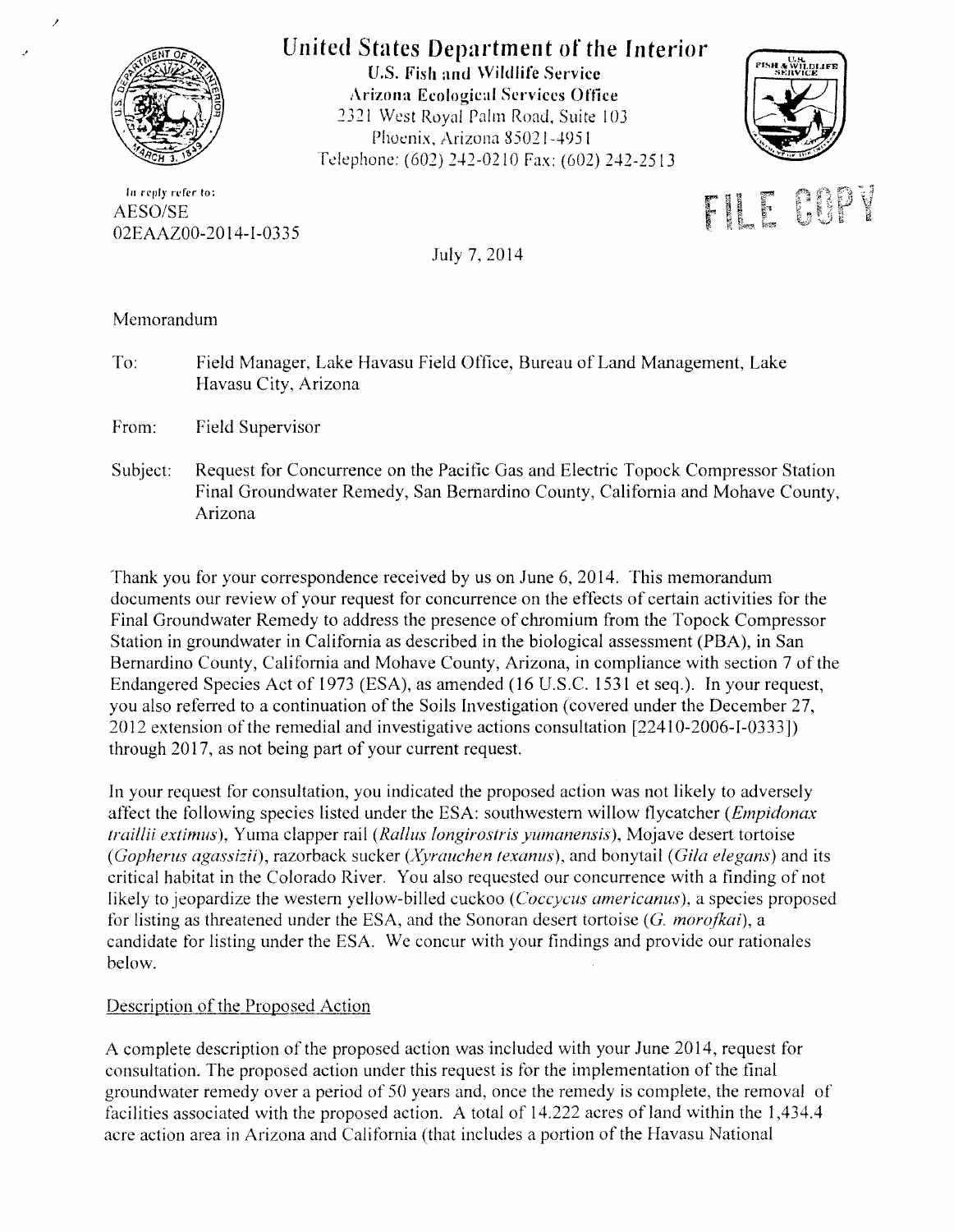Wildlife Refuge [HNWR] in both states) could be disturbed by implementation and removal activities. Actions under the final groundwater remedy are many and diverse; however, they fall into a number of categories that also reflect in part past activities undertaken as part of the remedial and investigative actions. The primary means to address the chromium is through the use of several well systems that allow the containment of the chromium plume, control movement of groundwater to force contaminated groundwater to the treatment wells, and treatment wells where chemicals that convert the hexavalent chromium to the more benign trivalent chromium would be injected into the groundwater. This process requires monitoring wells and surface structures for storing chemicals and freshwater, piping associated with the wells and storage structures, power supplies, evaporation ponds, roads, construction equipment storage, and support buildings within the action area to be constructed, operated and maintained. Some of these structures are already on site, but many others will require new construction. Removal of facilities once the remediation is complete will require decommissioning of wells and removal of all or some of the facilities and restoration of the land to its previous condition.

The proposed action also contains considerable site and species related conservation actions that are designed to minimize the loss of vegetation on site, reduce the risk of disturbance to migrating or resident wildlife including threatened and endangered species, and, as noted above, restoration actions for the site.

## DETERMINATION OF EFFECTS

We concur with your determination that the proposed action may affect, but is not likely to adversely affect five listed species, one proposed species, and one candidate species found in the vicinity of the proposed action for the following reasons:

Southwestern willow flycatcher

- Recent surveys have detected only migrant flycatchers in the vicinity of the expanded action area, although nesting flycatchers are found further north on the HNWR outside the action area and are not likely to be affected by noise or other effects of implementation. Because protocol-level surveys have not detected nesting flycatchers within the action area, blanket work limitations between March 15 and September 30 do not appear warranted at this time.
- Conservation measures will include conducting pre-activity surveys between March 15 and September 30 for all work planned in or near potential flycatcher habitat. If nesting tlycatchers are present, construction activities would be halted and the FWS immediately consulted to determine an appropriate response to avoid impacts. It is believed that these avoidance measures would reduce the effects of such actions to insignificant.

Yuma clapper rail

- Recent surveys have detected Yuma clapper rails in areas adjacent to the action area in Arizona on HNWR. Surveys of potential habitat in California have not located any individuals; however, those smaller marshes may be used by individuals dispersing through the area.
- Individuals in Arizona near the freshwater pipeline could be affected by construction of that pipeline as it passes close to the marsh along the Oatman-Topock Highway. These effects would be from construction noise. To minimize the amount of noise reaching the marsh during the early breeding season, pre-construction surveys would assess whether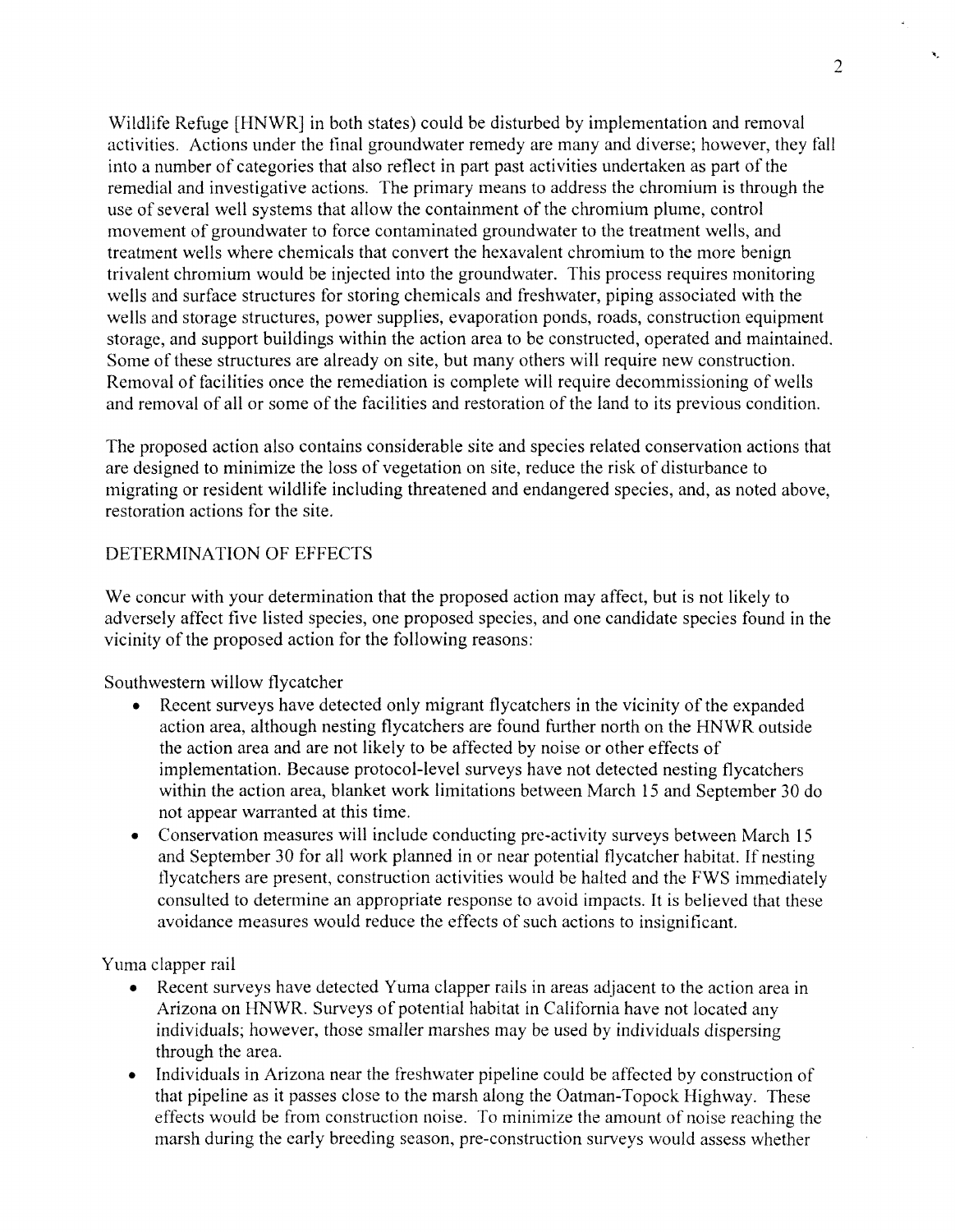rails are present. If so, any construction activities would have to be at least 200 feet away from the marsh during March 15 to May 31, unless otherwise approved by FWS. Construction after this period but still within the breeding season (June 1-July 1) could occur, but for only a seven to ten day period for any one event, unless otherwise approved by FWS. Maintenance of the pipeline, wells, and associated structures would be limited and have little to no effects on the adjacent marsh areas.

• Conservation measures will reduce the opportunity for disturbance of clapper rails during the breeding season for construction actions. Maintenance actions would also be restricted to areas beyond 200 feet during this period, except as otherwise approved by FWS. Outside of the rail breeding season, construction activities will not be subject to duration restrictions. With these limitations, these disturbance effects are insignificant.

### Mojave desert tortoise

/

- Surveys since 2004 have not documented desert tortoises within the action area.
- The proposed action contains pre-construction surveys and monitoring to detect desert tortoises and other measures to ameliorate any effects should one be found. With the current status of the tortoise in the action area, the potential for effects is discountable.

#### Razorback sucker

- Activities associated with the final groundwater remedy are, with the exception of collected water samples from the river, conducted outside of the wetted area of the river channel. Some limited action takes place in the 100-year floodplain/riparian area; however, those are limited in extent.
- Spill prevention plans to address spills of chemicals or other materials is part of the operational plan for the site and will be in force for the duration of the action. These plans ameliorate the risk of hazardous materials entering the river and affecting individual razorback suckers. With these measures in place, effects are insignificant and discountable.

Bonytail with critical habitat

- Activities associated with the final groundwater remedy are, with the exception of collected water samples from the river, conducted outside of the wetted area of the river channel. Some limited action takes place in the 1 00-year floodplain/riparian area; however, those are limited in extent.
- Spill prevention plans to address spills of chemicals or other materials is part of the operational plan for the site and will be in force for the duration of the action. These plans ameliorate the risk of hazardous materials entering the river and affecting individual bonytail. With these measures in place, effects are insignificant and discountable.
- Project actions within the 100-year floodplain of designated critical habitat are limited in extent to wells, some roads, or other minor features. A limited amount of the floodplain would be impacted. The level of disturbance would not rise to the level of adversely affecting critical habitat.

## Western yellow-billed cuckoo

Recent surveys have detected only migrant cuckoos in the vicinity of the expanded action area and suitable breeding habitat is not present in or immediately adjacent to the action area. Because previous bird surveys have not detected nesting cuckoos within the project